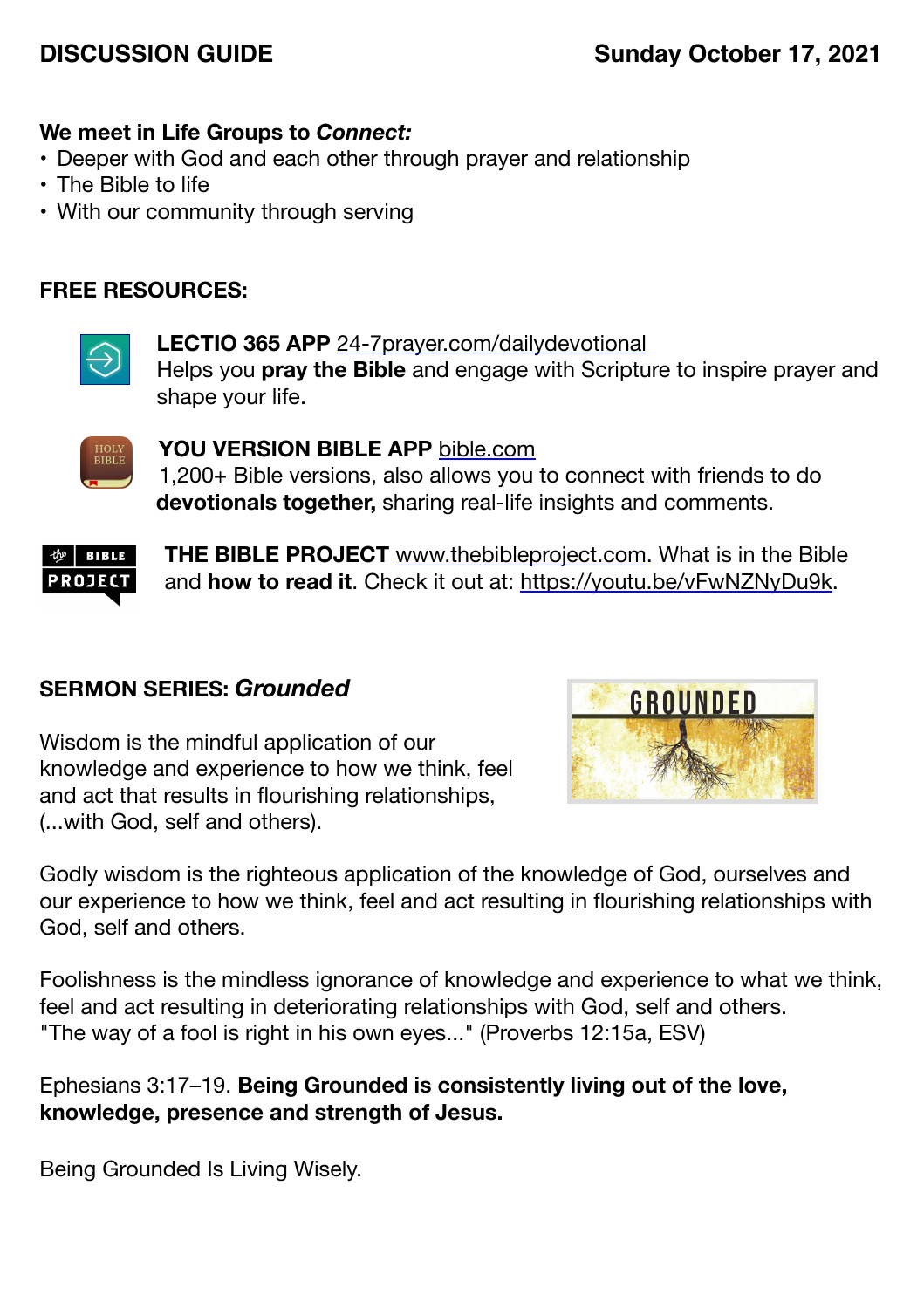### **THIS WEEK:** *"Grounded: Living Wisely"*

Watch the weekend's sermon: <http://www.coldspringschurch.net/sermons.html>.

**PRAYER:** God is worthy to be sought - take time to pray together in your group.

**ICE BREAKER:** We are revisiting the popular phrase, "being fully present." In light of the Grounded series, what does that mean? What new or impactful way have you recently experienced *being present*?

### **EXPLORING TOGETHER**

There is value in sharing perspectives about the weekend message in community. With dialogue around God's truths, perspective broadens and impacts transformation.

1. What is something from this weekend's message that stood out to you?

#### **GOING DEEPER**

We live in the **Pendulum Swing**. To fight the pendulum is to exhaust ourselves. Faith is being embraced by the grace of Jesus in this moment.

#### **Fearfully & Wonderfully Made — How Are You Doing?**

How is your *being?* How is your *thinking?*  How is your *feeling?*  How is your *doing?* 

2. Read Mark 12:30-31. Of the above 4 areas which Pastor David summarized, which is your strongest? Which is your growth edge? What makes each of them so?

## *FOR THE COMPLETE EXERCISE REFER TO SEPARATE DOCUMENT ENTITLED "HOW ARE YOU DOING?"*

Download at: [http://www.coldspringschurch.net/sermons.html.](http://www.coldspringschurch.net/sermons.html)

3. This weekend Pastor David talked about "being grounded in this moment" is to: Be Present (Matthew 26:6-13). Be Aware (1 Kings 19:9-18). Be Still (Psalm 46). Which of the above is an area of focus for you in this season? How so?

4. How can something from this message/series help you connect with others (especially those with different values)?